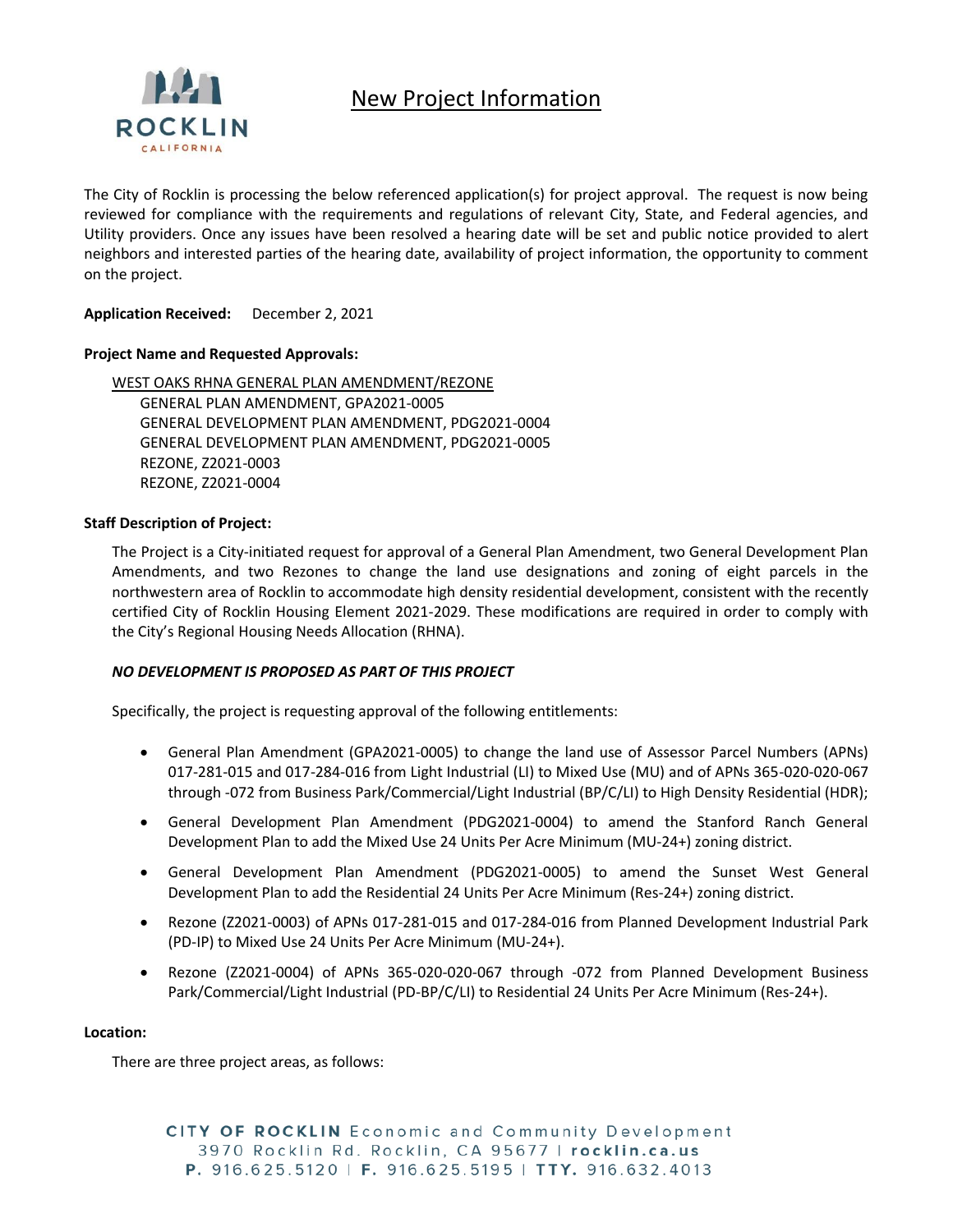- 1) Northwest corner of Lonetree Blvd. and West Oaks Blvd., south of Atherton Road; APN 017-281- 016.
- 2) Northeast corner of Lonetree Blvd. and West Oaks Blvd.; APN 017-284-015.
- 3) Six (6) parcels at westerly terminus of West Oaks Blvd; APNs 365-020-067, -068, -069, -070, -071, and -072

#### **Existing Land Use Designations:**

Assessor Parcel Numbers 017-281-015 and -016 currently have a land use designation of Light Industrial (LI) and are zoned Planned Development Industrial Park (PD-IP) within the Stanford Ranch General Development Plan. Assessor Parcel Numbers 365-020-067 through -072 currently have a land use designation of Business Professional/Commercial/Light Industrial (BP/C/LI) and are currently zoned Planned Development Business Professional/Commercial/Light Industrial (PD-BP/C/LI) within the Sunset West General Development Plan.

This project **\_ XX \_ does / \_ \_ does not** require modification or change of the land use designations and regulations currently applicable to the project site.

#### **Compliance with the California Environmental Quality Act:**

A preliminary review of this project pursuant to the California Environmental Quality Act (CEQA) has tentatively identified a Negative Declaration as the appropriate level of review for this project.

#### **Applicant & Property Owner:**

The applicant is the City of Rocklin. The property owner of 017-281-015 is Rocklin Corporate Center LLC. The property owner of 017-281-016 is GTA Lonetree LLC. The property owner of 365-020-067 through -072 is Black Iris Properties LLC.

#### **Attached Information:**

For additional detail, please visit the following link: <https://www.rocklin.ca.us/post/>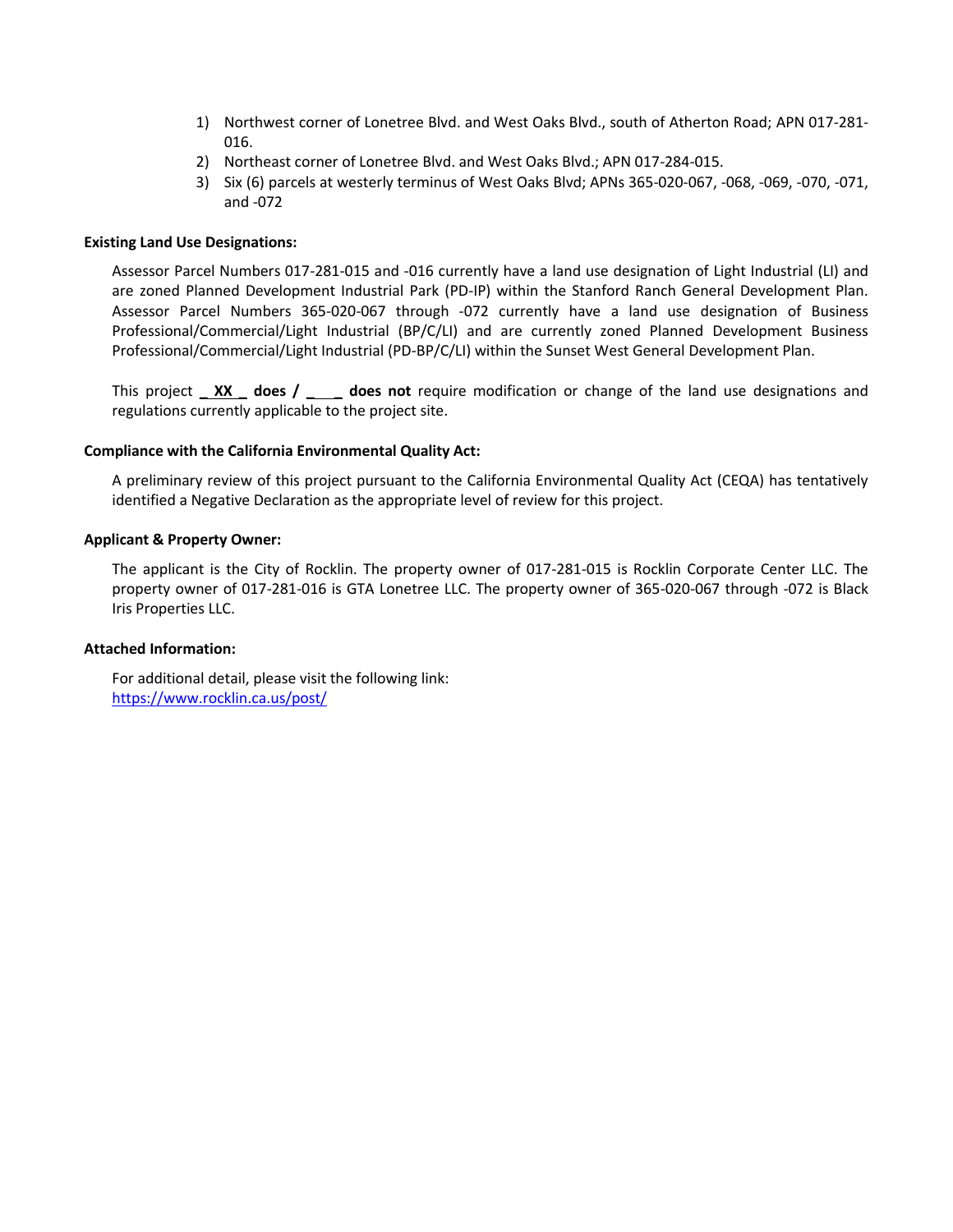# WEST OAKS RHNA GENERAL PLAN AMENDMENT/REZONE

## Site Locations



| <b>APN</b>  | <b>Size</b> | <b>Location</b>                                                               | <b>Current</b><br><b>GP</b> | Proposed<br><b>GP</b> | <b>Current</b><br><b>Zoning</b> | Proposed<br><b>Zoning</b> |
|-------------|-------------|-------------------------------------------------------------------------------|-----------------------------|-----------------------|---------------------------------|---------------------------|
| 017-281-016 | 6.55        | NW corner of Lonetree<br><b>Blyd and West Oaks Blyd</b>                       | $\mathsf{L}$                | <b>MU</b>             | PD-IP                           | $MU-24+$                  |
| 017-284-015 | 6.74        | NE corner of Lonetree<br><b>Blyd and West Oaks Blyd</b>                       | $\mathsf{L}$                | MU.                   | PD-IP                           | $MU-24+$                  |
| 365-020-067 | 4.36        | Lonetree Blyd and<br><b>Terminus of West Oaks</b><br>Extn / Adjacent to SR 65 | BP/C/LI                     | <b>HDR</b>            | PD-<br>BP/C/LI                  | $Res-24+$                 |
| 365-020-072 | 1.26        |                                                                               |                             |                       |                                 |                           |
| 365-020-071 | 0.85        |                                                                               |                             |                       |                                 |                           |
| 365-020-069 | 0.72        |                                                                               |                             |                       |                                 |                           |
| 365-020-070 | 0.99        |                                                                               |                             |                       |                                 |                           |
| 365-020-068 | 4.32        |                                                                               |                             |                       |                                 |                           |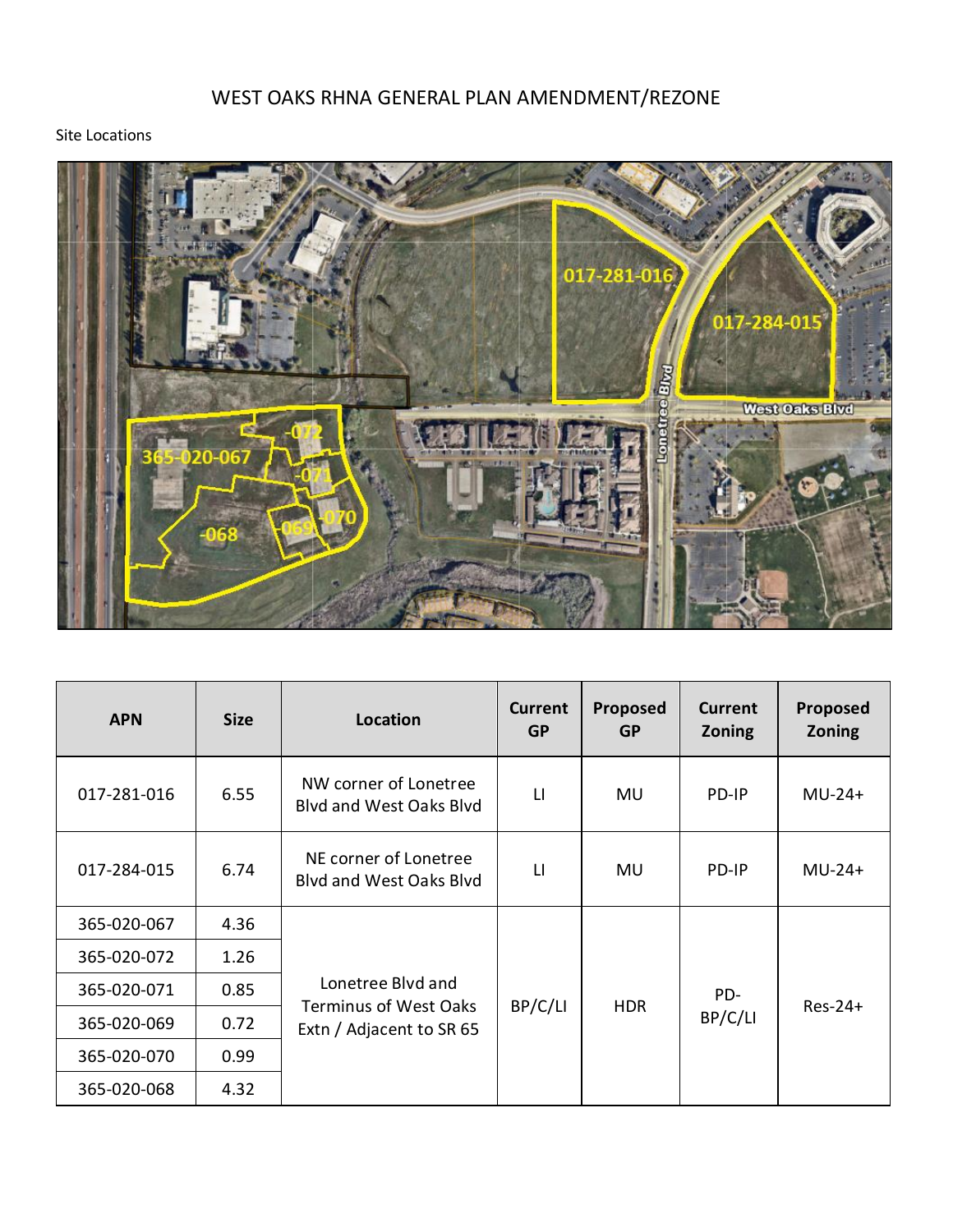## **Existing General Plan**



## **Proposed General Plan**